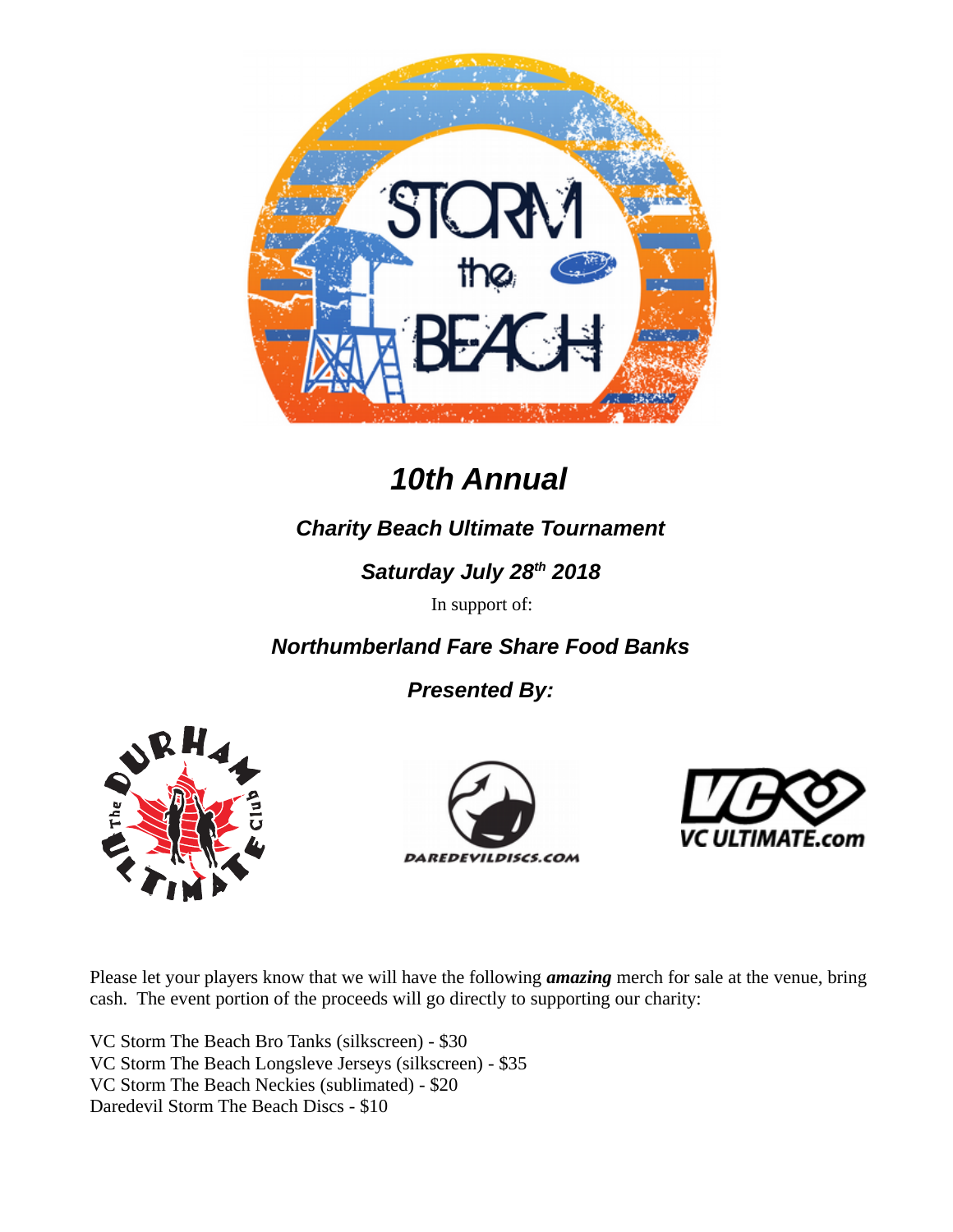# **Sponsors**

Durham Ultimate Club would like to acknowledge, and extend its gratitude on behalf of the charities, and the tournament participants for our sponsors' generous contribution to making Storm The Beach 2018 a great event!



VC Ultimate is looking forward to a great weekend at Storm the Beach! We are very proud to sponsor this event. We will have event merchandise available for purchase and every team in attendance is also eligible for a 10% discount off any team order placed within six months of the event, and we're proud to offer you a 10% online store discount code, too! Use code "StormTheBeach10" to take advantage of this offer until August 31st!

Feel free to contact us at info@vcultimate.com if you have any questions or would like additional information."

Daredevil Discs has worked very hard to help make Storm The Beach 2018 a great event.

They will be generously donating the game discs, and also donating the sale price of the Storm the Beach event discs to the event. Discs will be on sale for \$10 each.

Visit them online at: http://daredevildiscs.com/

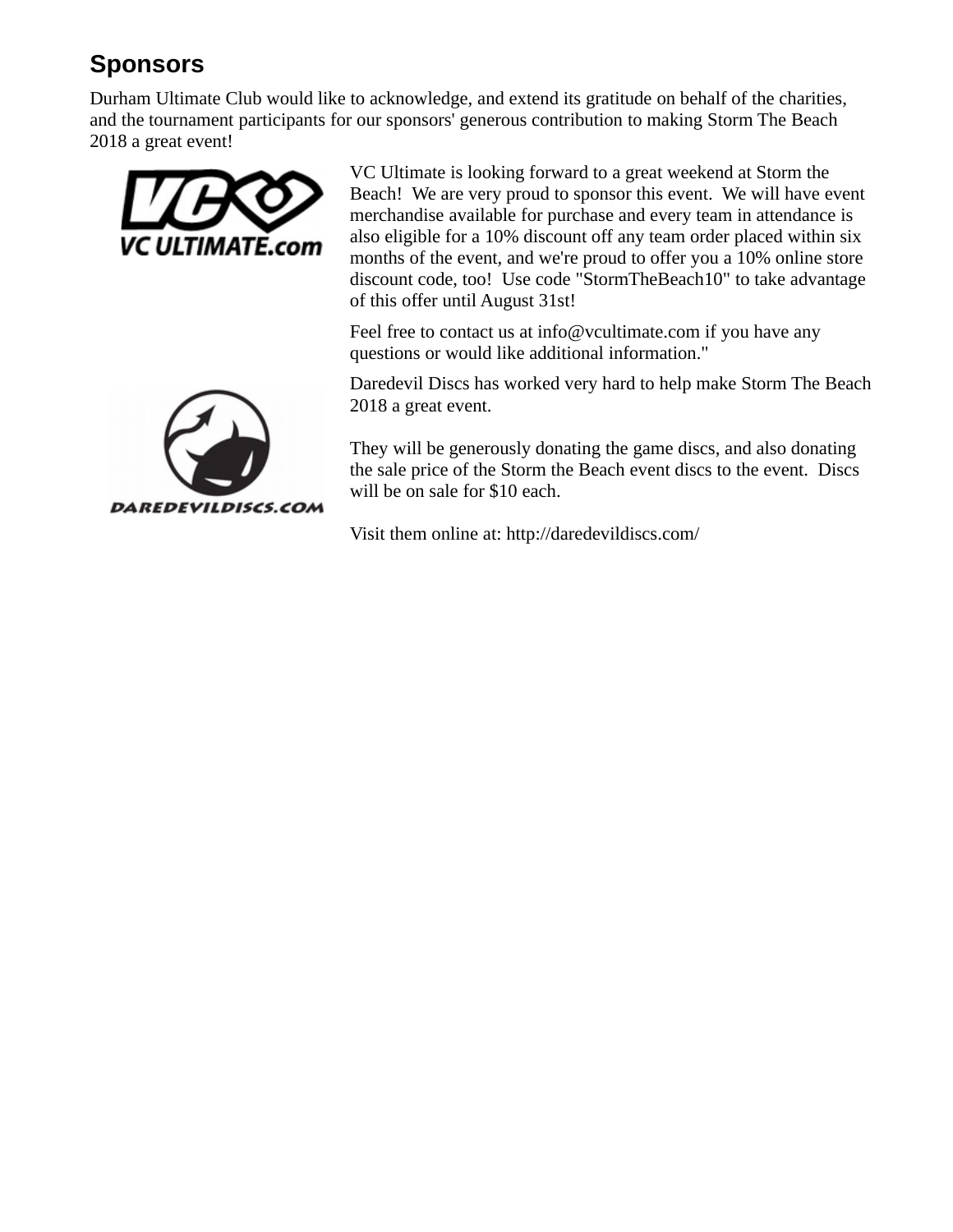All tournament proceeds over costs will be donated to our charity.

The games start at 9:00am sharp. If you play in the first game, be there by 8:15 so that you can find parking, and get organized. Captains: check in with Kevin or Derek at the tent when you arrive. We will be setting up the fields at 7:30am. We will definitely need help – so if you can make it that early – pitching in will definitely be a great contribution to the event.

We will be taking the canned food away at 10:30 am.

*We are fully permitted and once we set up the fields we do have the right to that space. If there are any problems please see us immediately.*

#### *Map:*

Our google map has all of the key locations marked (Parking, and Field location): <http://goo.gl/maps/9X1t>

If you are using a GPS, a very nearby address is (and is pinned on the map as well):

133 Bay St Cobourg, ON K9A 1P4

## *Directions: (Assuming you are coming from the West)*

Take the 401 to Hwy 45 in Cobourg (it is the second exit and is called Division Street) and head south. Once you hit King street you are pretty much there. Just head a couple more blocks South and you will see the beach.

## *Parking:*

Day parking is around \$8 (give or take). Free parking is located a few blocks away from the beach on some of the side streets. As you move closer to the beach, it becomes meter parking, which probably isn't a good option, although since it is Saturday you may not have to pay for the meters. There are also free lots where you can only park for 2 or 3 hours so make sure you don't pick one of these. The beach and the parking lots will be very busy by mid morning. Check the map above for parking.

### *What to bring:*

#### **2 different coloured shirts for your team to wear (light/dark)**

| <b>Discs</b> | beach chair | hat        | big umbrellas   |
|--------------|-------------|------------|-----------------|
| Sunscreen    | towel       | sunglasses | money for lunch |
| Water bottle | snacks      | camera     | water           |

## *Food/Drinks:*

Please note: in order to keep costs down, and to ensure the charities are receiving maximum benefit, no food will be provided. We do not currently have a water sponsor, although there is a faucet on the west side of the Beach Hut to fill up from.

## *Other Things Available at the Beach*

- Beach Hut that sells burgers, fries etc (could be a big lineup)
- There is a water spout on the west side of the hut that can be used to fill up water bottles
- Water Park for kids (try to stay out of here unless you have children)
- Playground for kids, Washrooms at beach Hut and several small restaurants nearby, (no fast food)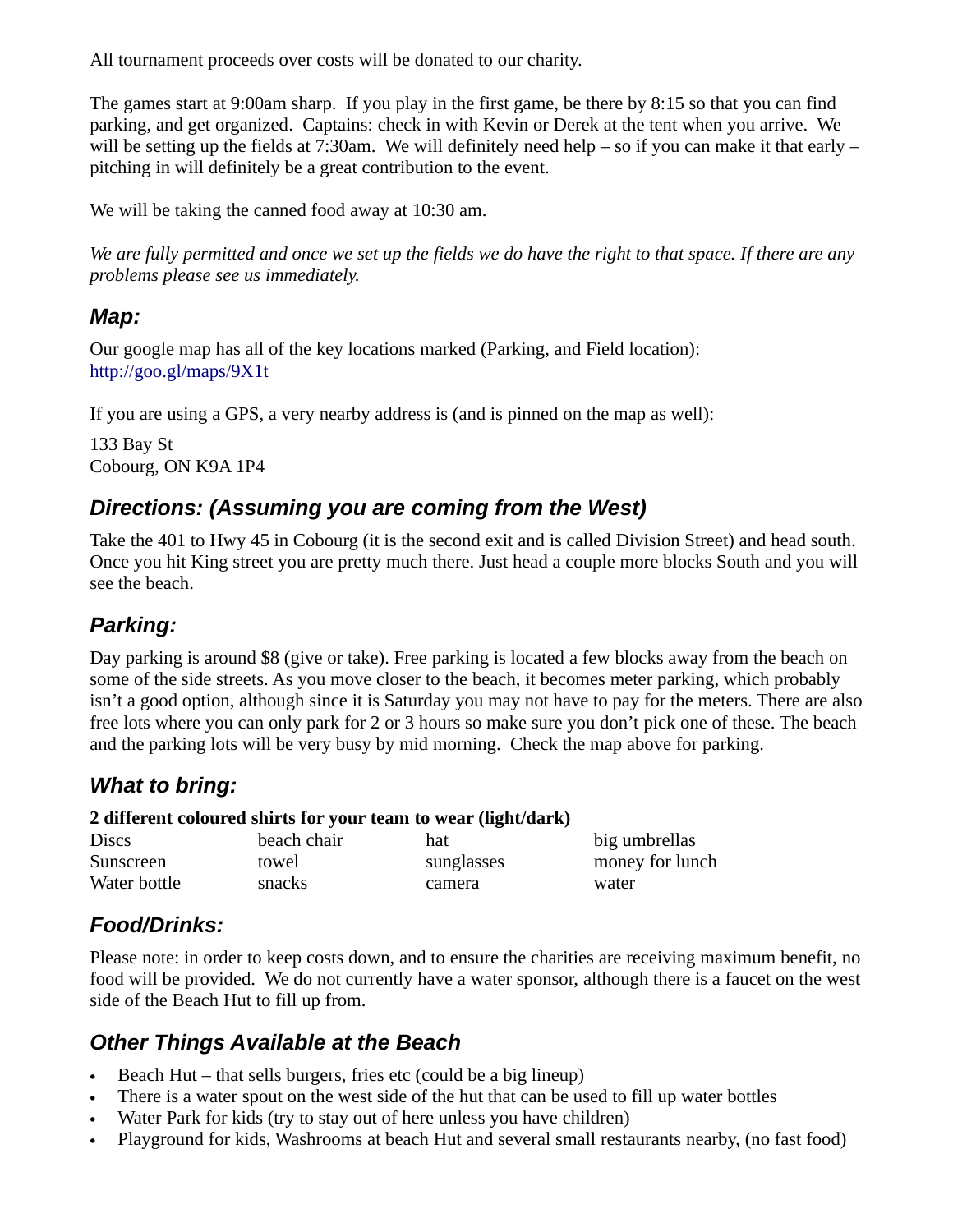# *Rules/Structure*

# *Tournament Structure*

- Each team will have 3 preliminary games within their pool. After the first three games the teams will be ranked from 1 to 20 to determine who they play in their next game.
- The top eight teams will make it into the championship round, the next 8 teams will go into the consolation round, and the bottom 4 teams will go into a 1-game consolation round (C2).
- Teams in Champion and Consolation rounds will play 5 games and the top 2 teams in each will play 6. The bottom 4 teams will play only 4 games.
- When ranking teams, the order of the teams may be changed so that teams do not play against teams from their initial pool.
- Teams should do their post game cheers off of the fields unless they are quick. In order to speed play along teams can either do a quick cheer or just shake hands.
- **Captains must report their score to the scorer's table immediately following their game**. Points are awarded as follows: Win – 3 pts, tie – 2 pts, loss – 1 pt as long as you report the score, loss – 0 points if you do not report the score before your next game.
- All games will be 40 minutes in length with no half times. If games start late then they will be shorter in length.
- **Pool games end on the horn**. Whatever the score is when the whistle blows is the final score. Even if it is a tie. Do not finish the point. This rule changes for playoffs.
- **During the quarter finals, semi-finals and finals when the horn blows to end the game finish the point. If this point results in a tie, play one more point.**
- **Tie-breakers**: head to head, most wins, *lowest points against*, most points for and flip a disc.

# *Rules*

UPA (11th Edition) rules are used, except for/in addition to the following:

- There is no maximum number of players per roster
- 6 players on the field per side
- **Stall count goes up to EIGHT (not ten)**
- Minimum 2 of each gender the other team does not have to match ratio
- One 60 second time-out is allowed per game but not in last 5 minutes. Please stay on field. Calling a 2nd time-out is a turn over.
- No half time (the games are only 40 minutes, choose your side carefully)
- Marking foot blocks are considered fouls (sand in the eye hurts too much!)
- Bricks are 10 yards
- The lines are, of course, out. In the case of a heavy wind and the tape being severely curved use the cones as your reference for in and out.

Please remember that this tournament is just for fun and all proceeds go to Charity!!

*Have fun and always maintain the Spirit of the Game!*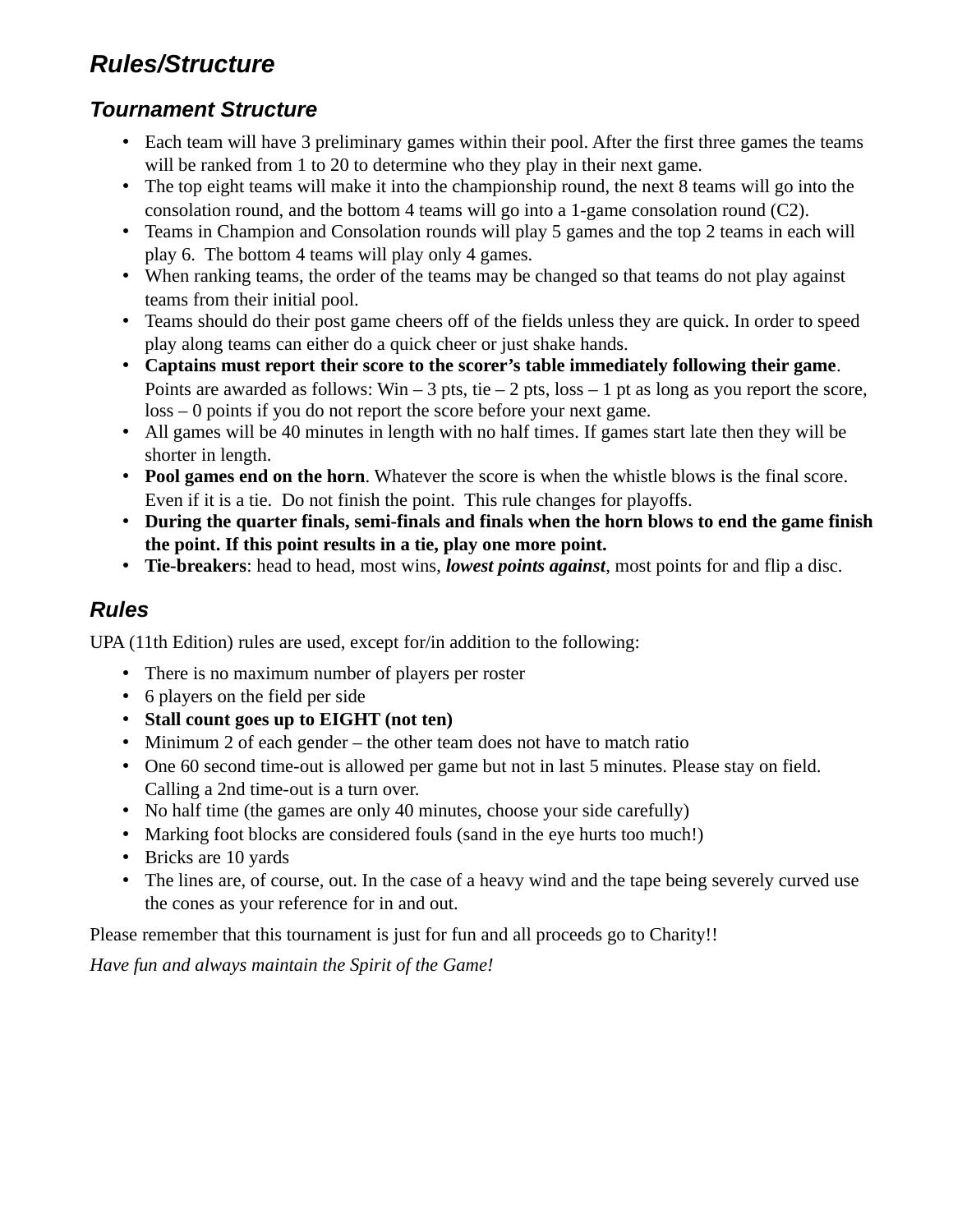# *Storm The Beach 2018 – Official Line-up*

| <b>Team</b>                  | <b>First Name</b> | <b>Last Name</b> | <b>League Affiliations</b> |
|------------------------------|-------------------|------------------|----------------------------|
| <b>Smelly Pirate Huckers</b> | Corey             | Marlow           | DUC, PUL                   |
| <b>Top Gun</b>               | Paul              | Atkinson         | <b>DUC</b>                 |
| Sofishticated                | <b>Brittney</b>   | Dos Santos       | <b>TUC</b>                 |
| CawCaw                       | Isaiah            | Kightley         | PUL                        |
| <b>Lefty Scoober</b>         | <b>Myles</b>      | Ashall           | <b>MIXED</b>               |
| <b>HammerTime</b>            | Matthew           | Adams            | <b>HUC</b>                 |
| <b>Resting Beach Face</b>    | Christopher       | Aubin            | <b>TUC</b>                 |
| Sunny D's                    | Greg              | McMullin         | <b>TUC</b>                 |
| FrisBee's                    | Andrew            | Provo            | <b>HUC</b>                 |
| Fun Gao                      | Dan               | Huynh            | <b>TUC</b>                 |
| <b>Royale With Cheese</b>    | Krystal           | Dos Santos       | <b>TUC</b>                 |
| Jonathan                     | <b>Thomas</b>     | Meyer            | <b>TUC</b>                 |
| <b>Bae Watch</b>             | Marisa            | Hart             | <b>TUC</b>                 |
| <b>OTown Beach Bums</b>      | Clare             | Gee              | <b>OCUA</b>                |
| Catch Jamal                  | Nelson            | Tuen             | <b>TUC</b>                 |
| sMac                         | Taylor            | Los              | McMaster Ulti Alumni       |
| Strangers with candy         | Hong              | Hua              | <b>TUC</b>                 |
| MunchMunch                   | Andrew            | Kum-Seun         | <b>TUC</b>                 |
| <b>Those Guys</b>            | Alejandro         | Carrera          | <b>WODS</b>                |
| <b>Monsters &amp; Sons</b>   | Joseph            | Castro           | TUC                        |